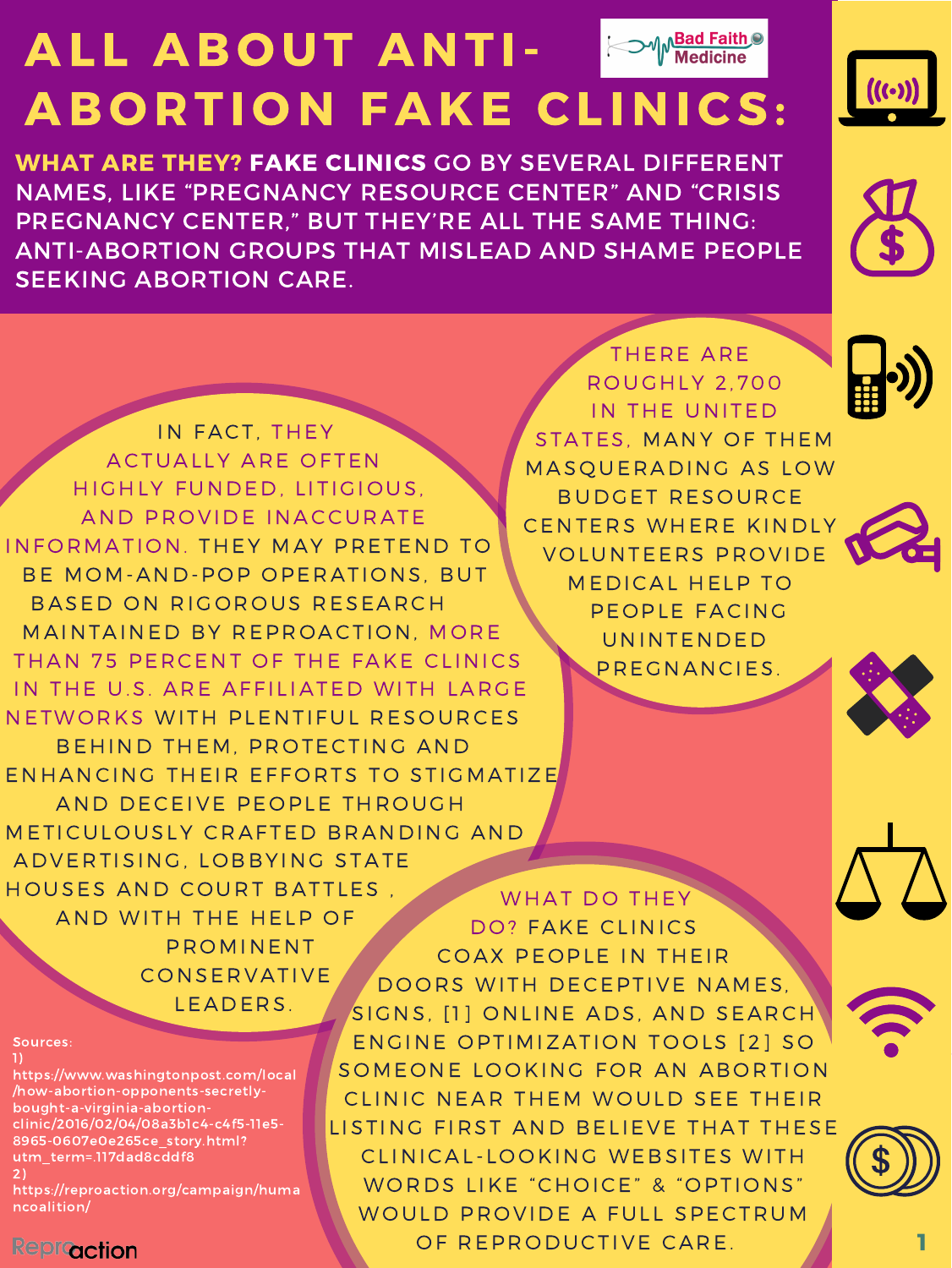

FAKE CLINIC NETWORKS USED A TOOL THAT "GEOFENCED" WOMEN'S LOCATIONS, SENDING TARGETED ADS FOR AN ANTI-A BORTION FAKE CLINIC TO THE PHONES OF PEOPLE SITTING IN NEARBY A BORTION CLINIC WAITING ROOMS!

#### 3)

https://www.dataprivacymonito r.com/geolocation/massachuset ts-ag-settlement-barsgeofencing-near-medicalfacilities/

4)

http://www.cosmopolitan.com/ politics/news/a50961/medicalcrisis-pregnancy-centers/ 5)

https://www.verywell.com/preg nancy-crisis-center-scaretactics-906526

6)

http://www.apa.org/pi/women/p rograms/abortion/index.aspx 7)

https://jamanetwork.com/journ als/jamainternalmedicine/fullar ticle/412284

8)

http://www.cosmopolitan.com/ politics/news/a43101/pregnancycenters-august-2015/ 9)

https://exposefakeclinics.square space.com/what-is-a-cpc-2/





[ 3 ]

#### SEVERAL NOW DO THEY DO IT?



STAFF AT FAKE

PAY OR ABOUT MEDICAL ISSUES TO WAIT FOR





CLINICS HAVE ALSO OUTRIGHT LIED ABOUT THE RISKS OF ABORTION, STATING THAT IT CAUSES BREAST CANCER, INFERTILITY, DRUG ABUSE, AND SUICIDE - ALL OF WHICH HAVE BEEN DISPROVEN TIME AND AGAIN BY MEDICAL PROFESSIONALS. [4-7] ALONG WITH THE SCARE TACTICS, THEIR VOLUNTEERS AND STAFF OFTEN SHAME WOMEN FOR THEIR DECISIONS, USING FAITH, FAMILY, OR JUNK SCIENCE TO GUILT A WOMAN INTO CHANGING HER MIND. [8] ONE EVEN FORCED WOMEN TO SIGN CONTRACTS SAYING THEY WOULD CARRY TO TERM, THEN SENT THEM TO NEARBY ABORTION CLINICS THREATENING LEGAL ACTION IF PATIENTS RECEIVED SERVICES THERE! [9, 17]



### MISCARRIAGE.

 $[4]$ 

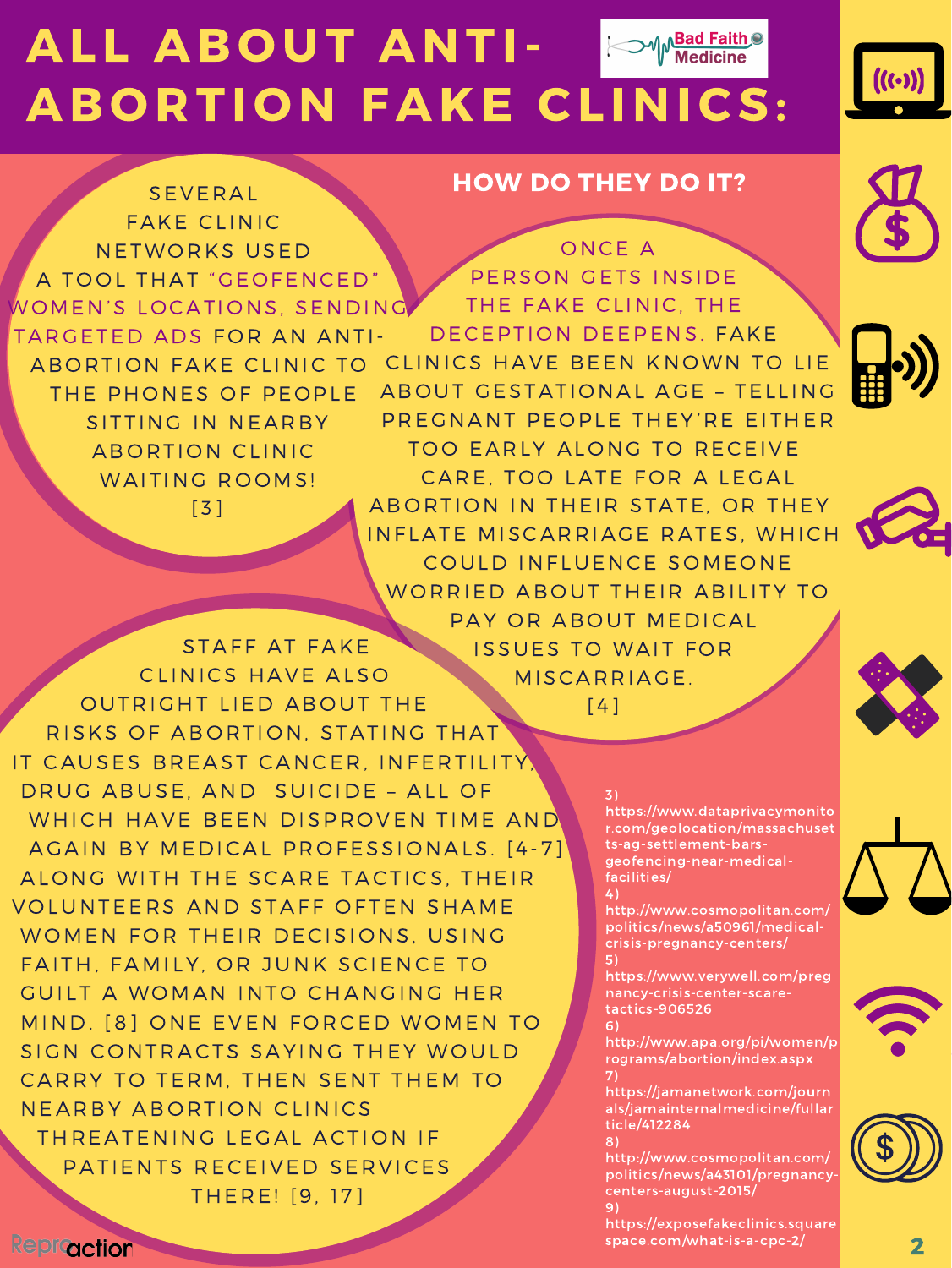

WHO PAYS FOR ANTI-ABORTION FAKE CLINICS? (AND WHEN MANY DEPEND HEAVILY ON VOLUNTEER LABOR AND DONATED SUPPLIES, WHAT DO THEY DO WITH THAT MONEY ANYWAY?)

10)

https://thinkprogress.org/tanf-cpcsec002305dd18/

11)

https://www.ksl.com/article/43521750/a gency-sues-over-audit-of-grants-tocounsel-pregnant-women 12)

https://www.guttmacher.org/statepolicy/explore/choose-life-licenseplates

WHILE MANY FAKE CLINICS RECEIVE HEFTY DONATIONS FROM PRIVATE ENTITIES, [2] TAXPAYERS SUBSIDIZE THEM AT A SHOCKING PRICE. AT LEAST SEVEN STATES - INDIANA, MICHIGAN, MISSOURI, NORTH DAKOTA, OHIO, PENNSYLVANIA, AND TEXAS - HAVE SIPHONED OFF TENS OF MILLIONS IN FEDERAL TEMPORARY ASSISTANCE FOR NEEDY FAMILIES (TANF) GRANTS TO INSUFFICIENTLY REGULATED, TAX-EXEMPT GROUPS. THAT MEANS WELFARE FUNDING INTENDED TO FEED HUNGRY CHILDREN GOES TO FAKE CLINICS THAT P R O VIDE FLIMSY REASONS FOR THEIR USE OF FEDERAL





13)

http://americanindependent.com/21092 0/the-rising-power-of-crisis-pregnancycenters

#### MONEY, IF THEY JUSTIFY IT AT ALL. [10]



REAL ALTERNATIVES, A FAKE CLINIC NETWORK IN PENNSYLVANIA, WAS FOUND TO HAVE MISUSED AS MUCH AS 1 MILLION IN STATE DOLLARS AS PART OF THEIR \$30 MILLION, FIVE-YEAR GRANT, AND WAS INVESTIGATED IN OTHER STATES, AS WELL. THEIR CONTRACT WITH THE PA STATE GOVERNMENT REMAINED IN EFFECT DESPITE THIS, AND THEY OPERATE IN AND CONSULT IN OTHER STATES. ANOTHER ORGANIZATION IN TEXAS CALLED THE HEIDI GROUP HAD SIMILAR QUESTIONABLE FINANCIAL PRACTICES, AND WAS RECENTLY ORDERED TO PAY THE STATE BACK \$1.5 MILLION OF THEIR \$7 MILLION STATE CONTRACT. THE OBRIA GROUP, WHICH RECENTLY RECEIVED FEDERAL GRANTS TOTALING \$1.7 MILLION, IS ALSO REPORTED TO HAVE SHADY FINANCES AND EXORBITANTLY HIGH PAYMENTS TO THEIR CEO AND TOP STAFF. [11, 20]

**Reproaction**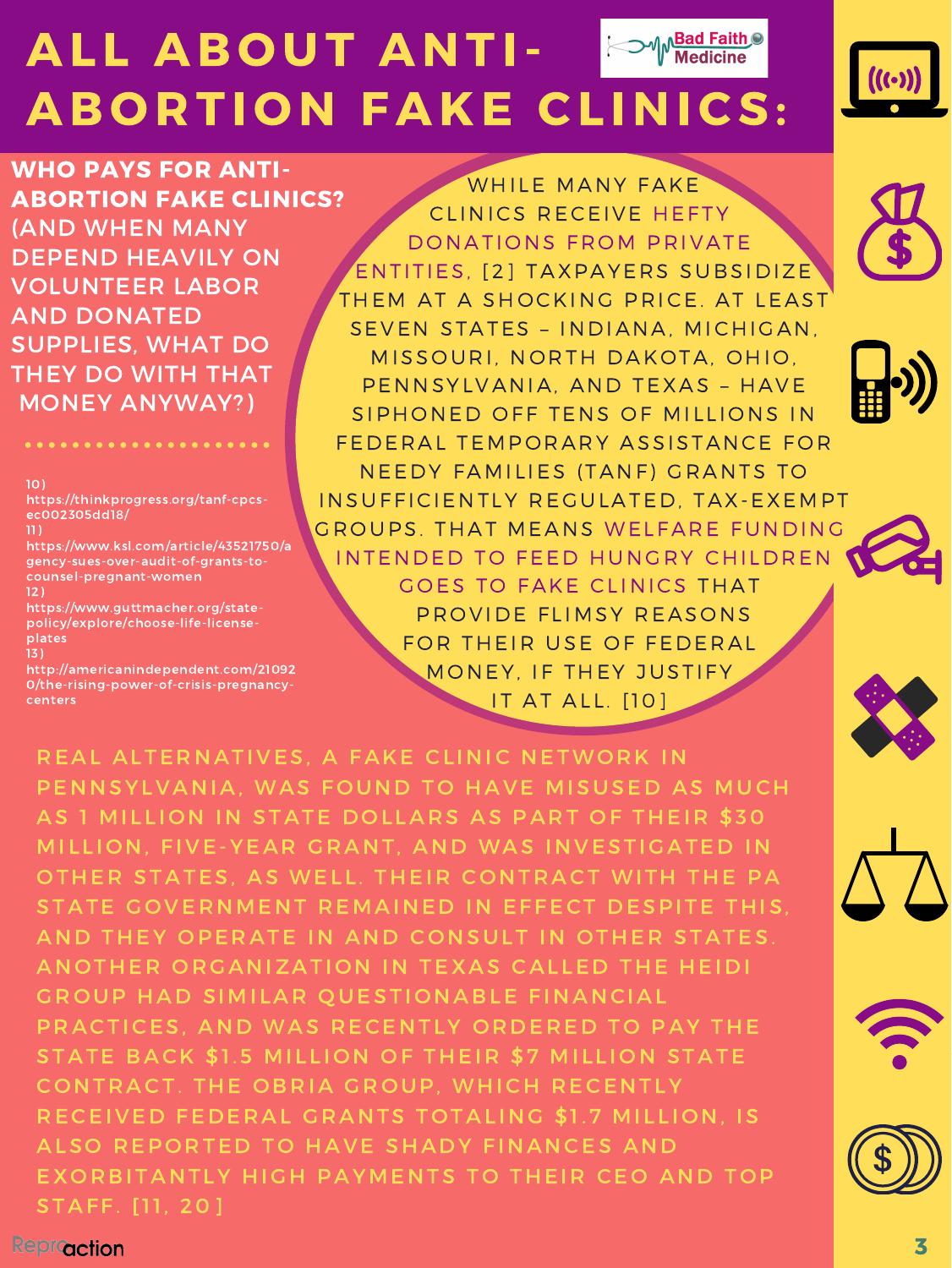https://reproaction.org/resource/the-global-war-on-women-fake-clinics-worldwide/

#### THE

**DOMESTIC** "GAG RULE" CHANGES THE R E QUIREMENTS HEALTH CARE PROVIDERS MUST MEET TO RECEIVE FEDERAL MONEY VIA TITLE X, THE FEDERAL FAMILY PLANNING PROGRAM ESTABLISHED IN 1970. IT PROVIDES \$286 MILLION IN FUNDING FOR PROGRAMS THAT PROVIDE SERVICES LIKE BIRTH CONTROL. MAMMOGRAMS & SCREENINGS FOR BREAST CANCER AND CERVICAL CANCER. AND FAKE CLINICS ARE ITCHING FOR THAT POT OF MONEY.

FAKE CLINICS OFFER CLASSES AND

INSTRUCTION MANUALS FOR THEIR

**CENTER OPERATORS TO** 

APPLY FOR GOVERNMENT FUNDING

FOR VARIOUS ISSUES LIKE SEXUAL

VIOLENCE PREVENTION, SEX

EDUCATION, AND DOMESTIC VIOLENCE

PREVENTION AND COUNSELING,

WHICH MEANS ACTUAL PROFESSIONAL

SERVICES IN THOSE FIELDS COULD GO

UNFUNDED. [12-14] ADDITIONALLY,

THROUGH THE SALE OF "LIFE" LICENSE

PLATES IN 32 STATES, TAXPAYERS ARE

OFTEN DONATING PROCEEDS

DIRECTLY TO LOCAL FAKE CLINICS. [11]

Reproaction





NOW THAT THESE REAL PROVIDERS ARE LOSING ACCESS TO THESE FUNDING SOURCES, MANY HAVE TO CLOSE, OR SEVERELY CHANGE AND SCALE BACK THEIR OPERATIONS. AND FAKE CLINIC NETWORKS -DOMESTICALLY AND GLOBALLY - ARE TRYING TO SUCK UP THOSE FUNDS.









## ALL ABOUT ANTI-ABORTION FAKE CLINICS:



#### FAKE CLINICS & 'GAG RULES':

FTHE GLOBAL GAG RULE (ALSO KNOWN AS THE MEXICO CITY POLICY) IS A CRUEL AND DANGEROUS ANTI-ABORTION POLICY THAT RISKS THE HEALTH AND LIVES OF PEOPLE AROUND THE WORLD. IT PREVENTS FOREIGN ORGANIZATIONS RECEIVING U.S. GLOBAL HEALTH ASSISTANCE FROM PROVIDING INFORMATION REFERRALS, OR SERVICES FOR LEGAL ABORTION OR ADVOCATING FOR ACCESS TO ABORTION IN THEIR COUNTRY – EVEN WITH THEIR OWN MONEY.



WE KNOW THAT TRUMP'S DEPARTMENT OF **HEALTH & HUMAN SERVICES** HAS MADE IT A PRIORITY TO FUND FAKE CLINICS WITH TAXPAYER DOLLARS THROUGH TITLE X FUNDING -THEY ALREADY HAVE STARTED. THE FAKE CLINIC **CHAIN 'OBRIA' HAS ALREADY RECEIVED MILLIONS IN FEDERAL FUNDS** THAT OTHERWISE WOULD HAVE GONE TO REAL **COMPREHENSIVE SEXUAL AND REPRODUCTIVE** HEALTHCARE PROVIDERS.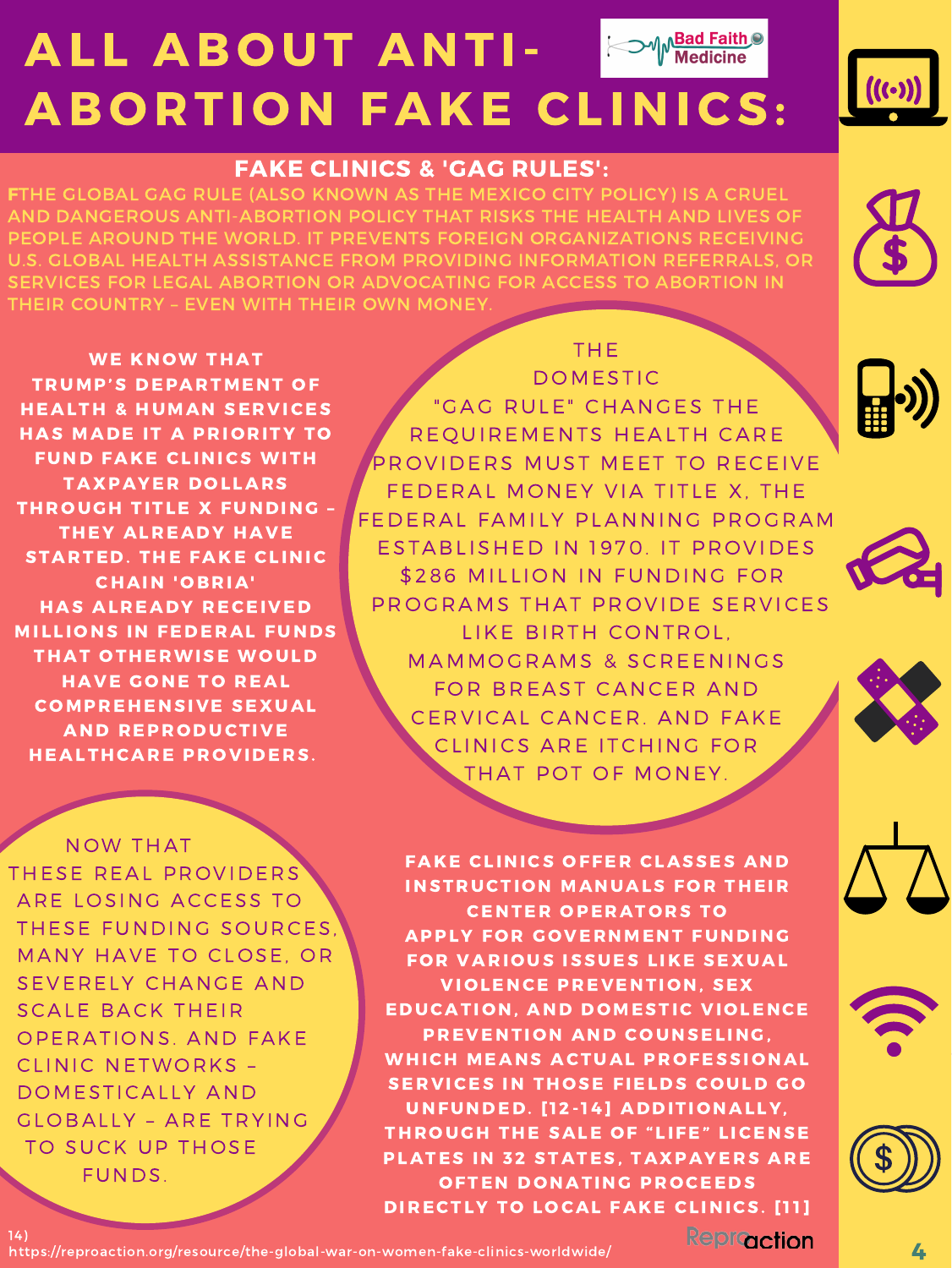WOMEN OF COLOR, WOMEN EXPERIENCING POVERTY, AND RURAL WOMEN, WHO OFTEN HAVE LESS ACCESS AND FEWER OPTIONS FOR HEALTH CARE GENERALLY, AND ARE ALSO AGGRESSIVELY TARGETED FOR RECRUITMENT BY FAKE CLINICS. ONE BIG. CHAIN'S EFFORT TO REACH WOMEN OF COLOR WAS DUBBED "URBAN INITIATIVE.  $[1 5]$ 

> YOUTH, WHO ARE DOUBLY

15)

https://www.heartbeatservices.org/resources/store/heartbeatacademy/how-to-write-a-winning-grant-proposal-online-training 16)

https://www.uua.org/sites/live-

new.uua.org/files/documents/washingtonoffice/reproductivejustice/mf\_truthcpcs.pdf 17)

http://mainebeacon.com/the-dangerous-sham-of-crisis-pregnancy-centers/ 18)

http://www.hawaii.edu/PCSS/biblio/articles/2005to2009/2006-failure-of-abstinence-onlyeducation.html

FOR SURVIVORS' PERSONAL SAFETY SO THEY CAN MAKE DECISIONS FOR THEMSELVES WITHOUT FEAR OF FURTHER VICTIMIZATION. [5, 16]

WHO IS HARMED BY ANTI-ABORTION FAKE CLINICS?





Repraction













PROFESSIONALS. THIS MEANS THEY AREN'T MANDATED TO COMPLY WITH HIPAA PRIVACY STANDARDS, VITAL

VICTIMIZED BY FAKE CLINICS: WHEN THEY MISTAKENLY GO TO ONE NOT KNOWING IT'S A SHAM, AND WHEN FAKE CLINIC STAFF COMES TO THEM AT SCHOOL ... MANY FAKE CLINICS OFFER A B STINENCE - ONLY EDUCATION PROGRAMS IN PUBLIC SCHOOLS, WHICH STUDIES HAVE FOUND TO HA VE DAMAGING PSYCHOLOGICAL EFFECTS FOR YOUNG PE O PLE. [8, 17]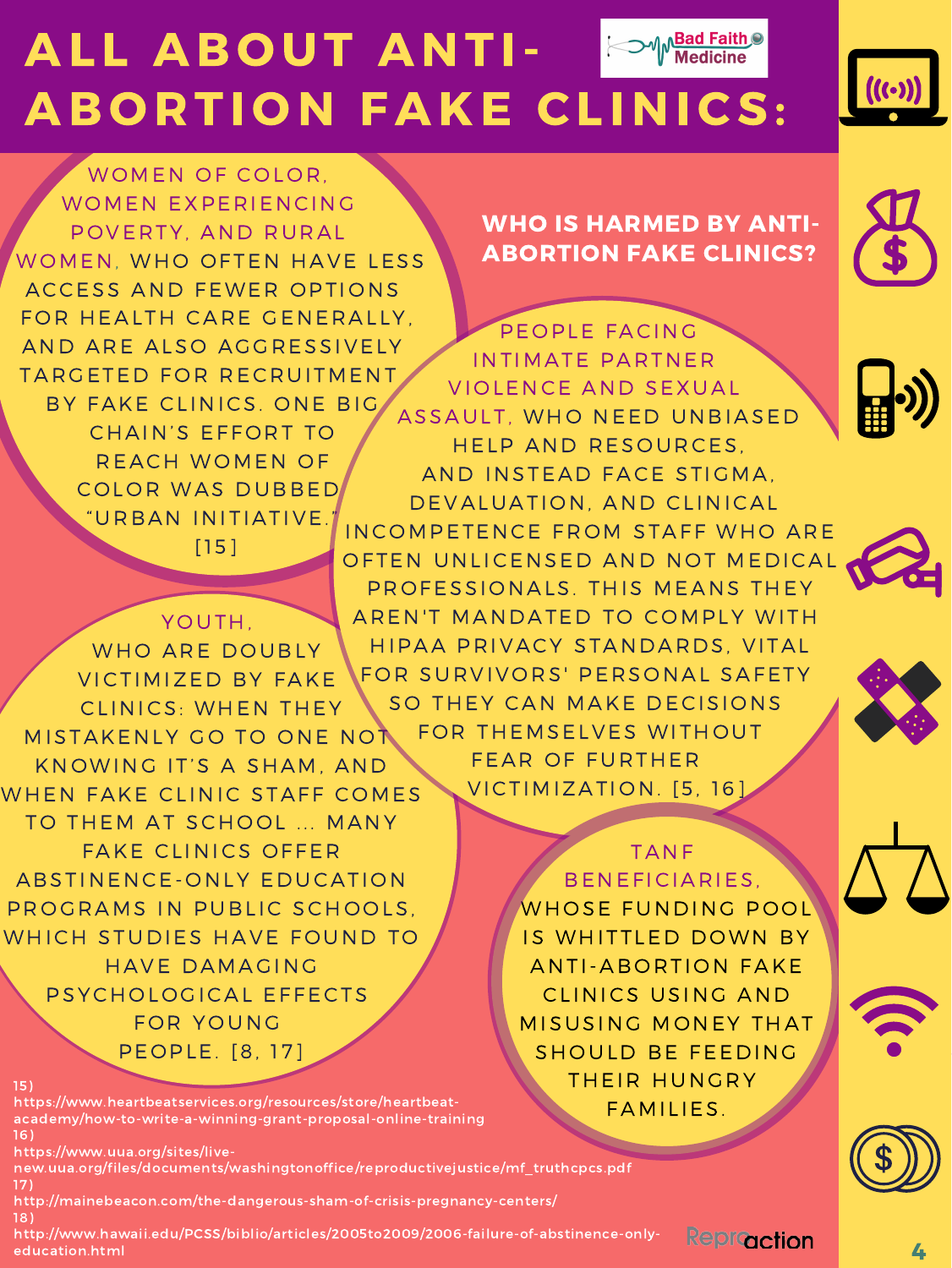

HOW DEEP DOES THEIR PROLIFERATION OF BAD FAITH MEDICINE GO? FAKE CLINICS ARE PUSHING AN UNPROVEN, UNETHICAL THEORETICAL TREATMENT CALLED "ABORTION PILL REVERSAL":

WHEN PRESCRIBED, ABORTION WITH PILLS WORKS LIKE THIS: A PERSON TAKES A FIRST MEDICATION, MIFEPRISTONE, WHICH BLOCKS PROGESTERONE FROM REACHING A PREGNANCY THAT HAD BEEN DEVELOPING. THEN, A PERSON TAKES A SECOND MEDICATION, MISOPROSTOL, WHICH CAUSES THE UTERUS TO CONTRACT. SO, A BORTION OPPONENTS INVENTED A THEORY: AFTER A PERSON WHO HAS DECIDED TO HAVE AN ABORTION WITH PILLS TAKES THE FIRST MEDICATION, MIFEPRISTONE, ANTI-ABORTION ACTIVISTS ATTEMPT TO "REVERSE" THE ABORTION BY ADMINISTERING LARGE AMOUNTS OF PROGESTERONE, USING NON-STANDARDIZED DOSAGES AND METHODS. THEN THE PERSON IS INSTRUCTED NOT TO TAKE MISOPROSTOL. [1] ANTI-ABORTION FAKE CLINICS HAVE BEGUN PROVIDING AND REFERRING FOR THIS UNPROVEN, POSSIBLY DANGEROUS TREATMENT.







THE FAKE CLINIC NETWORK HEARTBEAT INTERNATIONAL OPERATES A HOTLINE THAT INSTRUCTS PEOPLE TO INTERRUPT THEIR MEDICATION ABORTIONS AND REFERS THEM TO FAKE CLINICS AND ANTI-ABORTION CLINICIANS WHO ADMINISTER THE QUESTIONABLE R E G IMEN.

WITHOUT REGARD FOR SAFETY, ABORTION OPPONENTS HAVE NOT BOTHERED TO PUT THEIR THEORY OF ABORTION PILL REVERSAL TO ACCEPTED METHODS OF SCIENTIFIC TESTING AND REVIEW. INSTEAD, THEY HAVE EXPERIMENTED ON PEOPLE WITHOUT FULLY INFORMING THEM THEY ARE SUBJECTS IN AN EXPERIMENT, JOINING A TROUBLING HISTORY IN THE UNITED STATES OF NON-CONSENSUAL MEDICAL EXPERIMENTATION ESPECIALLY TARGETING PEOPLE OF COLOR.

THE ANTI-ABORTION MOVEMENT CONTENDS THE SEXIST IDEA THAT WOMEN ARE INDECISIVE AND INCAPABLE OF MAKING DECISIONS. IN REALITY, RESEARCH HAS SHOWN 99 PERCENT OF WOMEN WHO HAVE A BORTIONS DO NOT REGRET THEM. [2] "A BORTION PILL REVERSAL" IS YET ANOTHER EXAMPLE OF FAKE CLINICS PUSHING SEXIST, DANGEROUS, #BADFAITHMEDICINE.